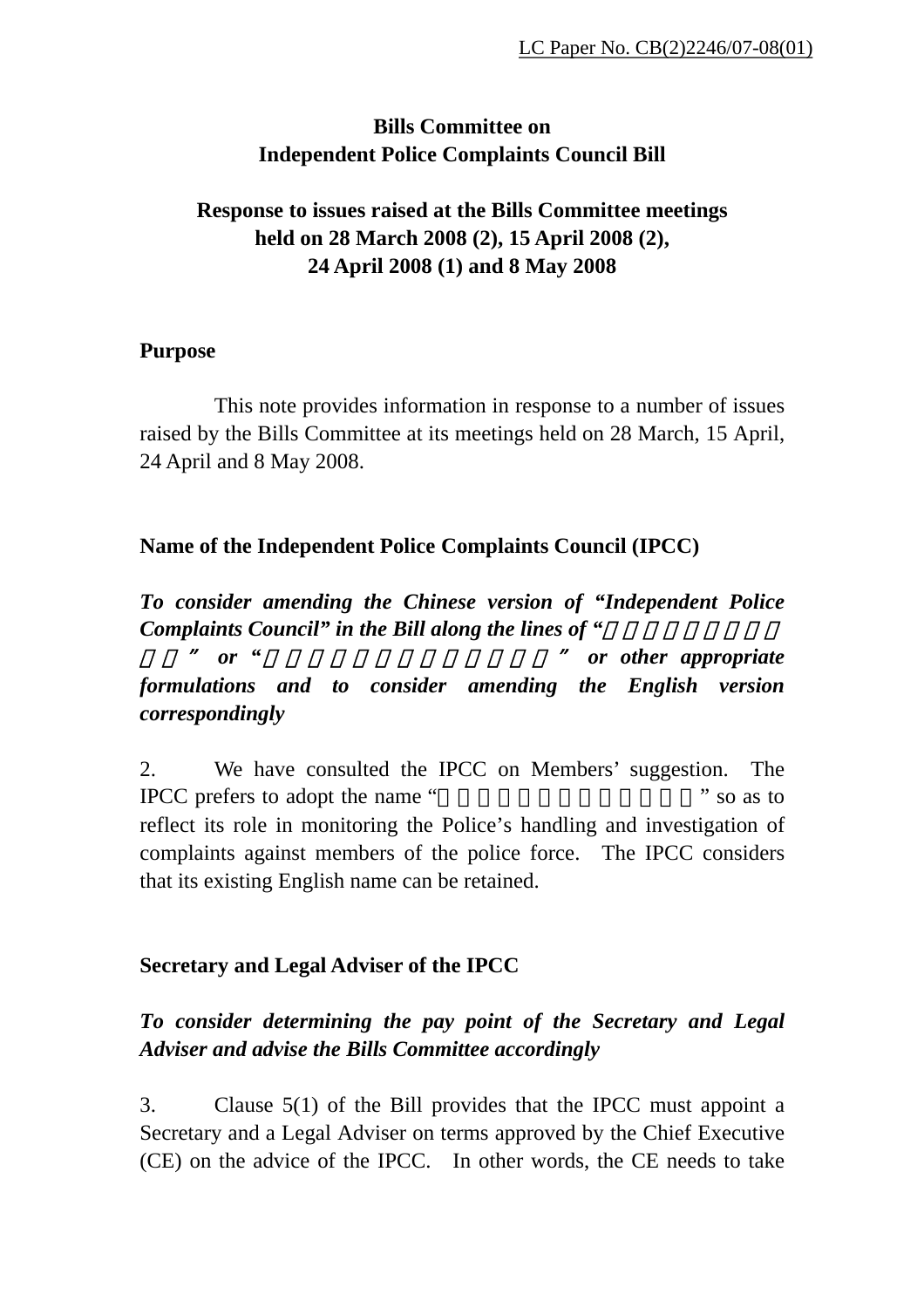into account the IPCC's advice in approving the terms of employment of the IPCC Secretary and the IPCC Legal Adviser. This ensures that the IPCC's views and considerations will be taken into account and provides for flexibility in determining the appropriate terms of employment of the IPCC Secretary and the IPCC Legal Adviser in the light of the prevailing circumstances.

4. On the approval of the then Finance Committee (FC) of the Legislative Council (LegCo) in 1985 (see the paper for the then FC at the Annex), the existing post of the IPCC Secretary was ranked at Administrative Officer Staff Grade C (Directorate Pay Scale Point 2, i.e. with a monthly salary of \$115,450 to \$122,600 with effect from 1 April 2007). In its submission of 16 May 2008 to the Bills Committee, the IPCC suggested that the Secretary to the statutory IPCC should be ranked at the Directorate Pay Scale Point 3. We are considering, in consultation with the IPCC, the justification for the proposed upgrading in accordance with the established mechanism.

## *To consider amending the Chinese version of "Secretary" as "*

5. In its submission of 16 May 2008 to the Bills Committee, the IPCC suggested that the Secretary to the statutory IPCC should be retitled as "Executive Director" and should be a member of the statutory IPCC.

6. As mentioned in paragraph 4 above, with the approval of the then LegCo FC, the existing post of the IPCC Secretary was created to head the IPCC Secretariat to service the IPCC. The IPCC Secretary is responsible to the IPCC chairman and members for the overall administration of the IPCC Secretariat and for providing the IPCC with effective support in monitoring the Police's handling of complaints against members of the police force. Specifically, the IPCC Secretary performs the following duties, under the direction of the IPCC -

(a) overall examination of the handling by the Complaints Against Police Office of complaints by the public and vetting investigations into such complaints;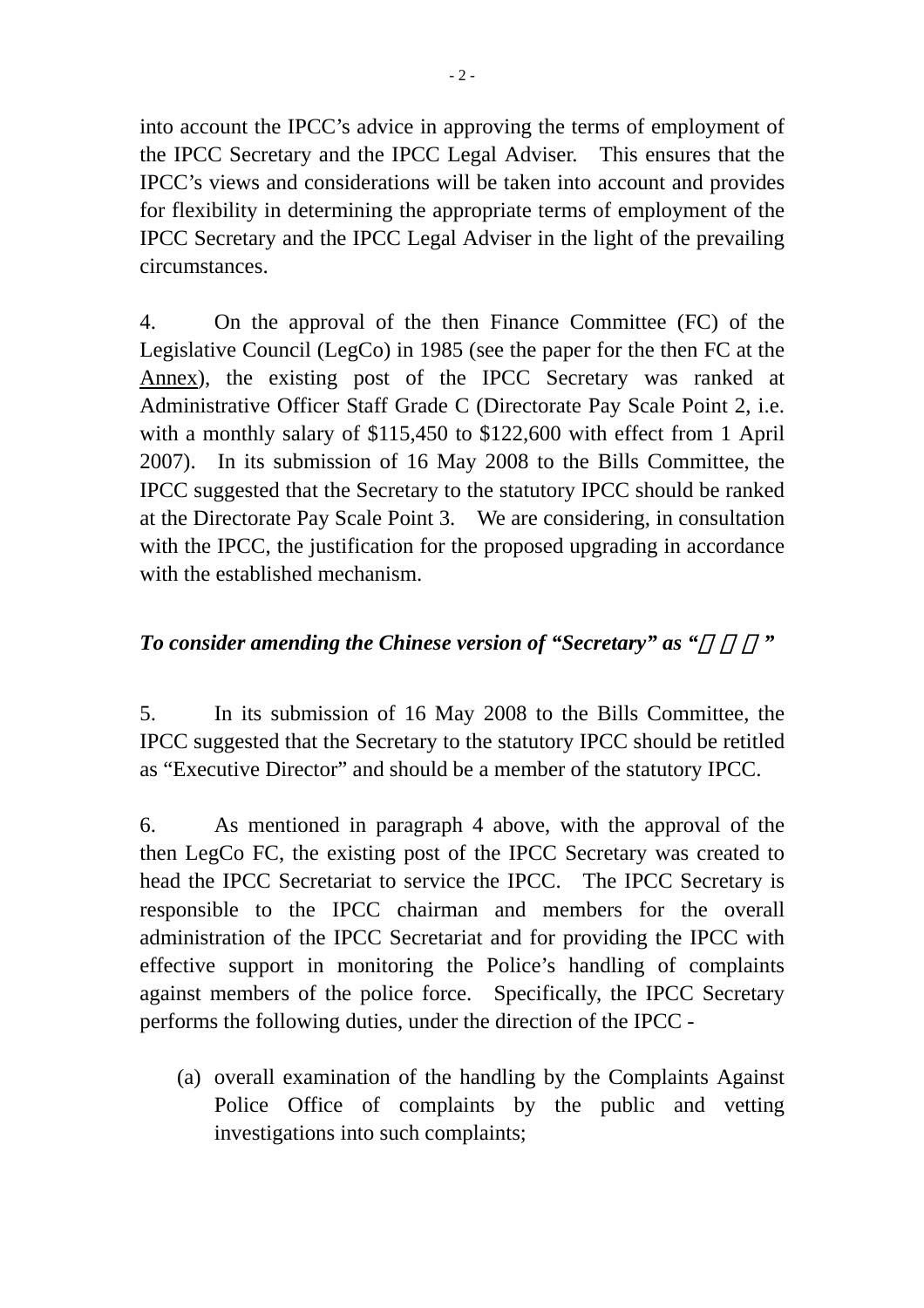- (b) formulation of policies and recommendations regarding matters to do with complaints against the Police, and the handling of and investigation into such complaints;
- (c) liaison and consultation with the senior management of the Police and other departments concerned;
- (d) administration of the IPCC Secretariat; and
- (e) controlling officer of the IPCC Secretariat Head of Expenditure.

7. As the main functions of the existing IPCC Secretary are to provide administrative service and support to the IPCC and to execute the directions of the IPCC, and the Secretary to the statutory IPCC is expected to continue to carry out similar functions as an employee of the IPCC, we do not envisage any practical needs to appoint the Secretary as a member of the statutory IPCC.

8. On the Chinese title of the IPCC Secretary, we are agreeable to the Bills Committee's suggestion of amending it as " with the English title to be amended as "Secretary-General"), which appropriately reflects the nature of the duties of the post. In this connection, we note that the executive heads providing similar administrative support to many existing statutory or advisory bodies carry the title of "Secretary-General". Examples are the Secretary General to the Hong Kong Examinations and Assessment Authority, the Secretary General of the Legislative Council Secretariat and the Secretary General to the Joint Secretariat for the Advisory Bodies on Civil Service and Judicial Salaries and Conditions of Service.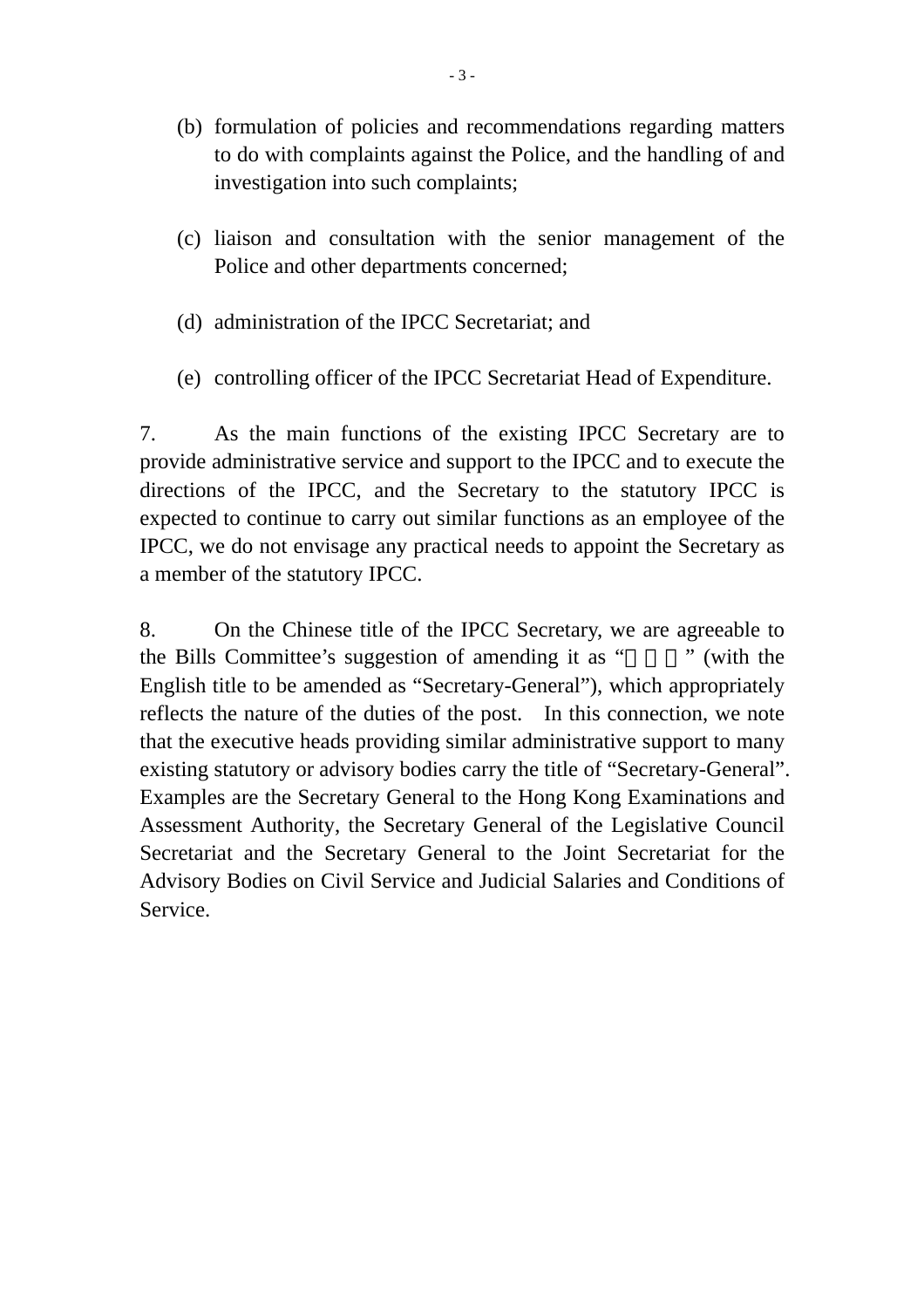### **Composition of the IPCC**

*To consider allowing non-government organizations to nominate candidates for appointment to IPCC by the CE; to consider specifying in the Bill that some IPCC members should come from certain specific sectors and providing that the LegCo Members to be appointed to IPCC should be elected from among LegCo Members; to consider specifying in the Bill that a certain number of persons with management experience or expertise should be appointed as IPCC members* 

9. As we have explained in LC Paper No. CB(2)810/07-08(01), appointments to the IPCC are made on an *ad personam* basis. In making such appointments, we are guided by the principle of selecting the best person for the job, having regard to the functions and nature of business of the IPCC, and an individual's integrity, ability, experience, expertise and commitment to public service. We shall continue to observe this principle in making appointments to the statutory IPCC. To facilitate the IPCC's effective discharge of its functions, in considering appointments to the IPCC, we shall also have regard to potential candidates' background to ensure a balanced composition of the IPCC, and to avoid any real or perceived conflict of interest. During the appointment process, we shall give careful considerations to all potentially suitable candidates, including self-nominated candidates and any candidates put forward to the Administration on recommendation. With the foregoing, we do not see a need to stipulate in the Bill the specific sectors from which IPCC members should be drawn.

## *To consider the suggestion of extending each term of appointment of the Chairman of IPCC to a longer period of time, say three years*

10. The existing clause 1 in Schedule 1 to the Bill provides that the Chairman, Vice-Chairman and members of the statutory IPCC are to be appointed for a term not exceeding two years and are eligible for reappointment for a further term or terms not exceeding two years each. Taking account of Members' comments, we propose to amend this clause to provide for a term of appointment or re-appointment not exceeding three years for the Chairman.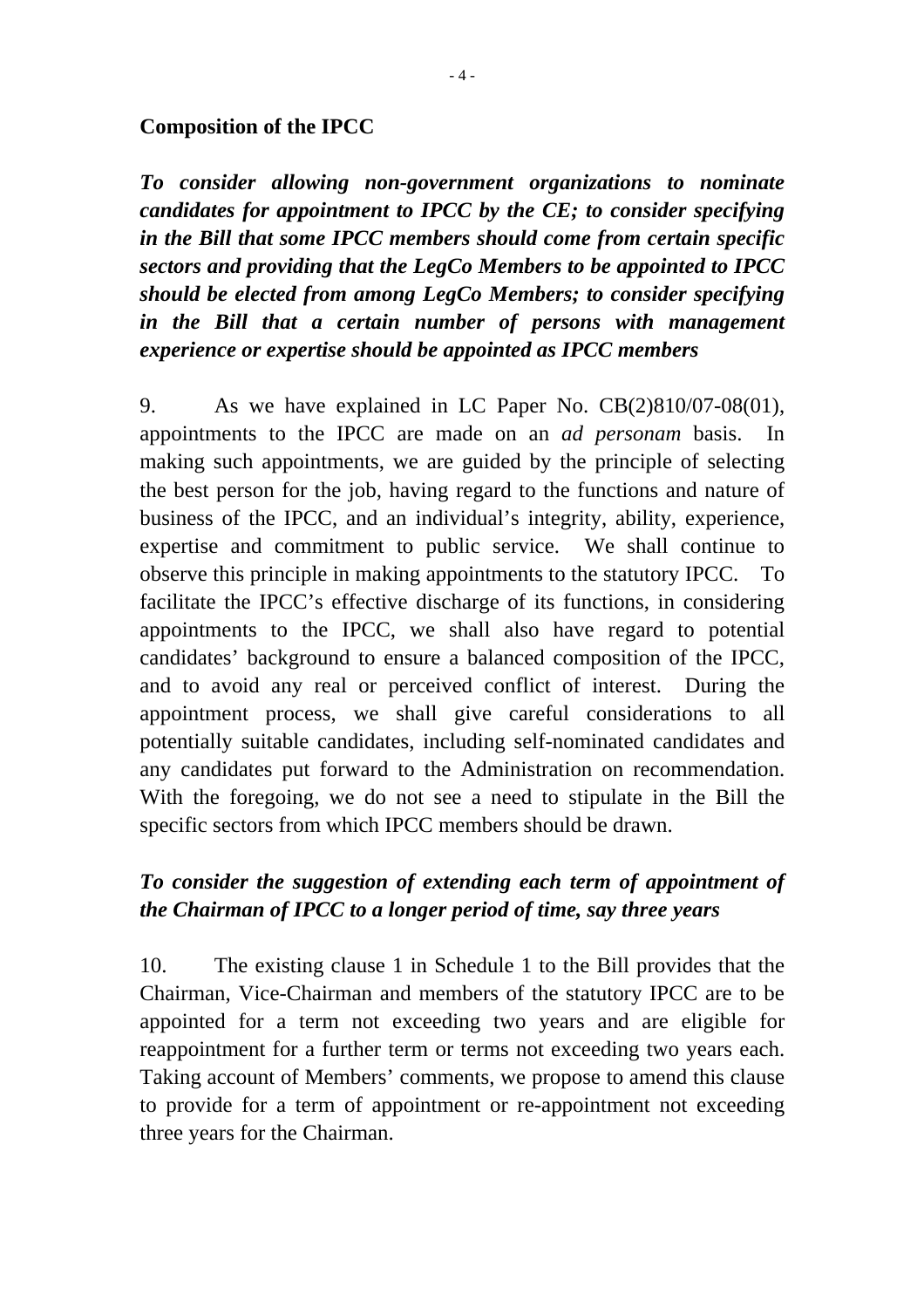## **Financial allocation to the IPCC**

# *To consider subsuming the annual financial allocation to the statutory IPCC under the operating expenditure envelope of the Director of Administration*

11. In discussing with the IPCC the administrative arrangements for the statutory IPCC, we have suggested that the existing head of expenditure (Head 121) for the IPCC be retained to set out the financial provision available to the statutory IPCC, so as to underline the independence of its operation.

12. We have explained to the IPCC that under the Government's operating expenditure (OPEX) envelope approach, the operating expenditure for such head of expenditure is allocated through the OPEX envelope of the respective Director of Bureau as the envelope-holder. Thus, for the financial provision for allocation to the statutory IPCC, the OPEX envelope system requires the provision to be channelled through the envelope of the Secretary for Security (S for S) since Security Bureau will act as the primary point of contact between the Administration and the statutory IPCC. This is by nature a matter of accounting practice. S for S will not vary or adjust the financial provision allocated by the centre to the statutory IPCC.

13. The accounting practice applicable to The Ombudsman is essentially the same. The financial provision for allocation to The Ombudsman is provided to The Ombudsman through the OPEX envelope of the Director of Administration as the Administration Wing of the Chief Secretary for Administration's Office (the Administration Wing) acts as the primary point of contact between the Administration and The Ombudsman.

14. We have consulted the Administration Wing on the suggestion of subsuming the financial allocation to the statutory IPCC under the OPEX envelope of the Director of Administration. The Administration Wing has advised that the arrangement as set out in paragraph 12 above is appropriate and should be maintained.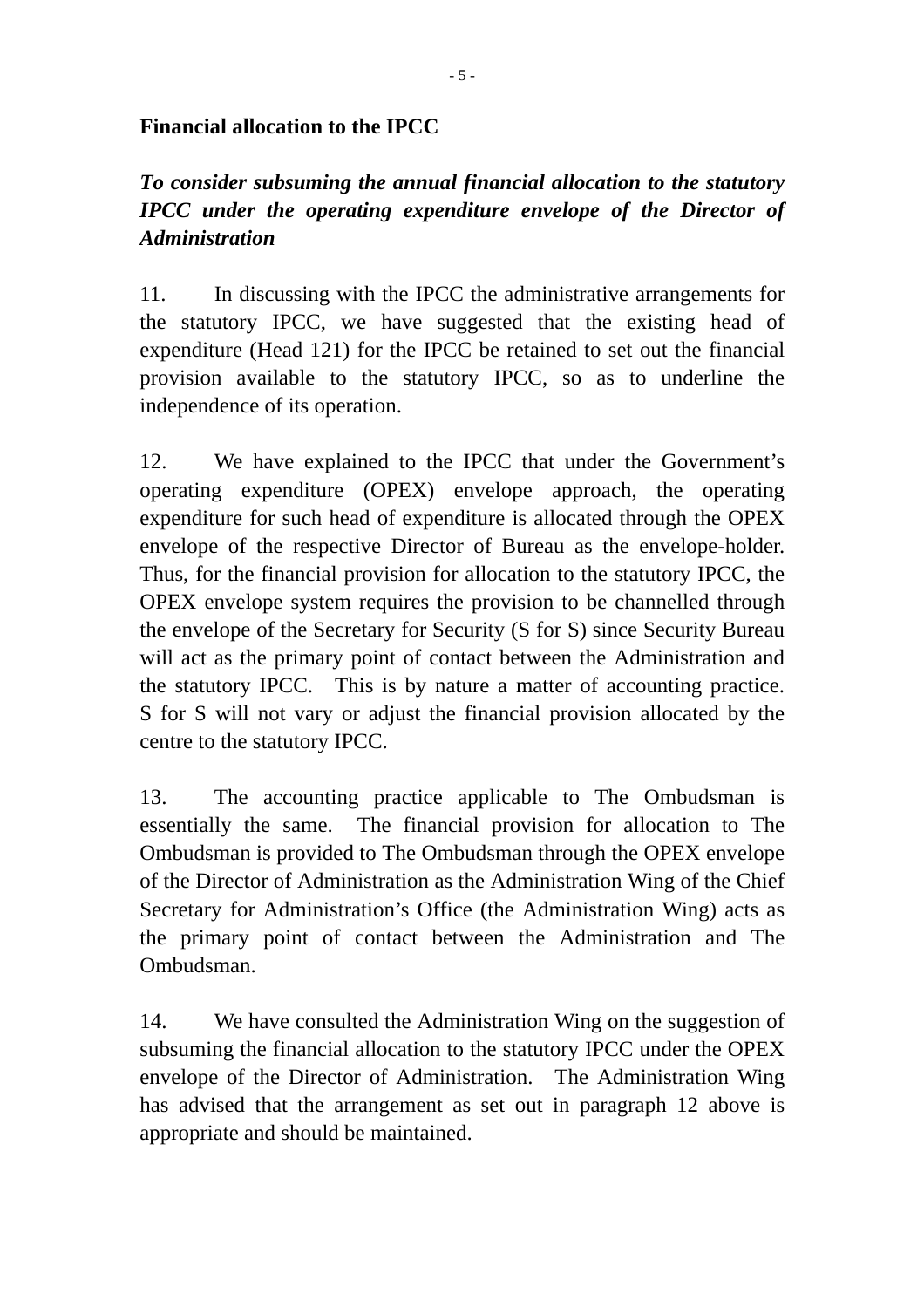**Information subject to the legal professional privilege** 

*To reconsider the IPCC's suggestion of incorporating an express provision in the Bill to provide IPCC with full and unrestricted access to information pertaining to complaints investigation, in particular legal advice on facts and legal advice on conclusions regarding the facts, which were relevant to the classification of complaints* 

15. In its submission of 16 May 2008 to the Bills Committee, the IPCC put forward a new clause 20(2) as follows -

> "Notwithstanding any claim of legal professional privilege, the Commissioner shall provide the Council for the purposes of performing the Council's functions under sections  $7(1)(a)$  to (c) of this Ordinance with all documents between the Commissioner and his professional adviser in so far as the same are relevant to the handling or investigation of any reportable complaint."

The proposed new clause amounts to a general abrogation of the Commissioner of Police (CP)'s right to the legal professional privilege (LPP).

16. As we have set out in LC paper No. CB(2)829/07-08(01) and CB(2)1689/07-08(01), the protection of information subject to LPP under the common law, i.e. an individual's right to consult his lawyer in confidence, should be preserved. As we have previously emphasized, LPP is the cornerstone of our legal system, and is enshrined and safeguarded in the Basic Law. The Bill as currently drawn up permits CP to consider waiving his right to LPP on a case-by-case basis. IPCC will be provided with sufficient and relevant information pertaining to the reportable complaint concerned for it to perform its function of monitoring the handling of police complaints. In the light of the foregoing, we do not consider the IPCC's proposed new clause 20(2) acceptable.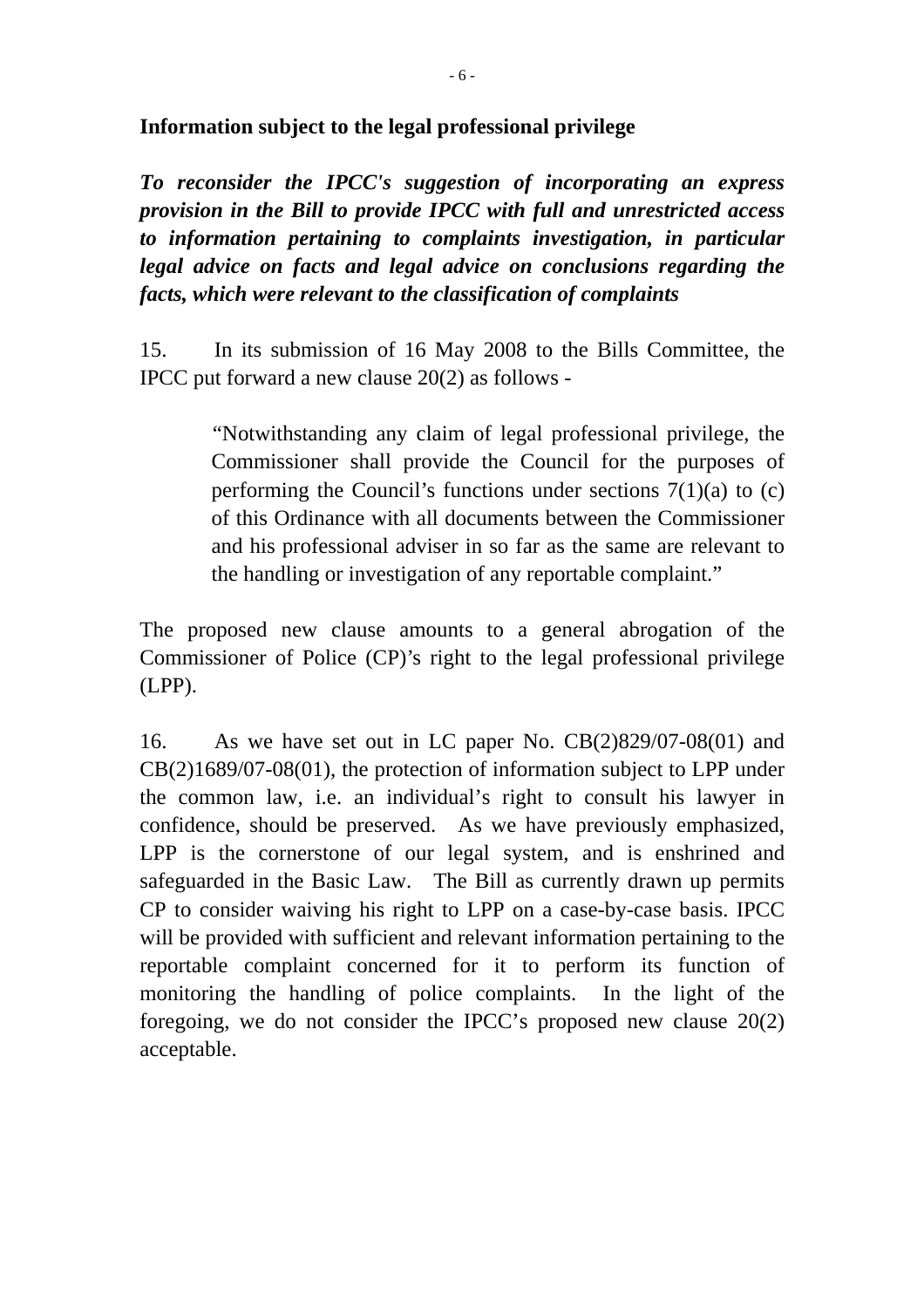### **Clause 7 – Functions of the IPCC**

## *To review clause 7(1)(a) in relation to the word "manner"*

17. The dictionary meaning of the word "manner" is primarily the way in which something is done or takes place, or a mode of action or procedure. Therefore, with the inclusion of the word "manner", clause  $7(1)(a)$  spells out in detailed terms the parameters within which the IPCC conducts its monitoring of the Police's handling and investigation of reportable complaints. In simple words, it sets out that the IPCC is empowered to monitor the way in which the Police's handling or investigation of reportable complaints is done or takes place. It reflects the existing monitoring function of the IPCC. Taking account of Members' comments (which in essence are consistent with the present formulation of clause  $7(1)(a)$ , we have no objection to deleting "manner" from clause  $7(1)(a)$  and revise its first part accordingly. The scope remains the same, that is, the function of the IPCC is to observe, monitor and review the handling and investigation of reportable complaints by the Police.

### **Clause 13 – Complaints categorized as "notifiable complaints"**

### *To consider consolidating clause 13 and the definition of "notifiable complaint" in clause 2(1)*

18. Clause 13 is the substantive provision dealing with the categorization of notifiable complaints. It is a mandatory direction to CP to categorize a complaint as a "notifiable complaint" under specified circumstances (i.e. where the complaint is not excluded under clause 9 and is not categorized as a "reportable complaint" under clause 10). It should be retained as a separate provision to clearly spell out the scope of "notifiable complaints". Clause 2 is, by nature, an interpretation clause. The definition of "notifiable complaints" (replacing the existing "non-reportable complaint") in clause 2 is descriptive to refer to the fact that a "notifiable complaint" is categorized in accordance with clause 13.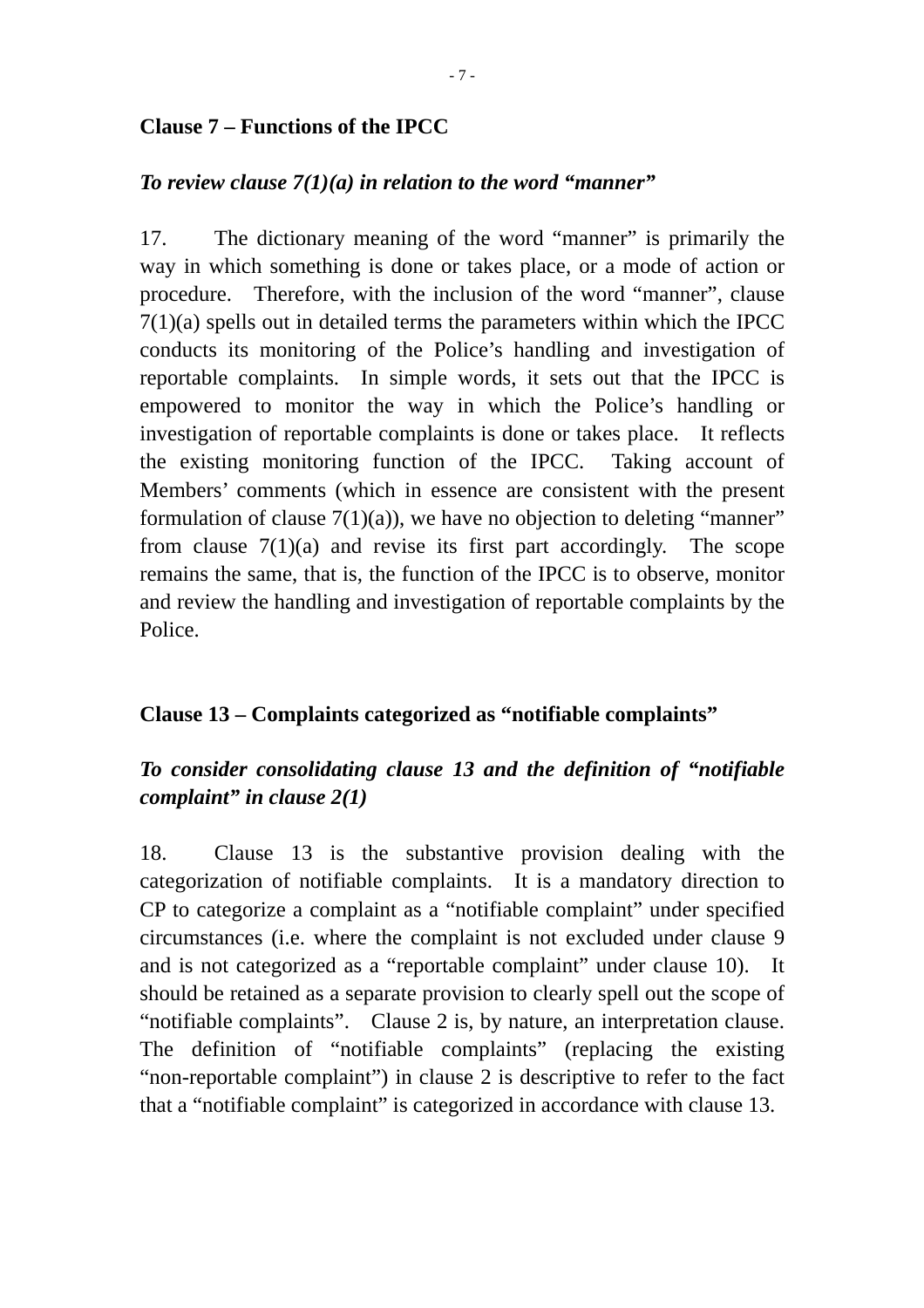### **Litigation against the existing IPCC**

*To consider adding a provision in the Bill to specify expressly that clause 38 would not affect the respective rights of the IPCC and other parties that existed before the incorporation of IPCC in relation to litigation between IPCC and other parties* 

19. Clause 40(1) of the Bill provides that "The enactment of this Ordinance does not affect the validity of anything done by, in relation to or on behalf of the former Council before the commencement date". By virtue of this clause, the validity of any litigation instituted against the existing IPCC will not be affected by its establishment as a statutory body. Clause 40(2) further provides that "Anything done before the commencement date by, in relation to or on behalf of the former Council pursuant to or in connection with its functions has effect as from that date as if done by, in relation to or on behalf of the Council". It follows that any litigation instituted against the existing IPCC, if it has not yet been concluded, can be continued as being made against the statutory IPCC. Taking Members' comments into consideration, we propose adding a provision under clause 40 to expressly deal with any legal claims made by or against the existing IPCC that exist immediately before the commencement of the Bill to the effect that their validity would not be affected.

Security Bureau June 2008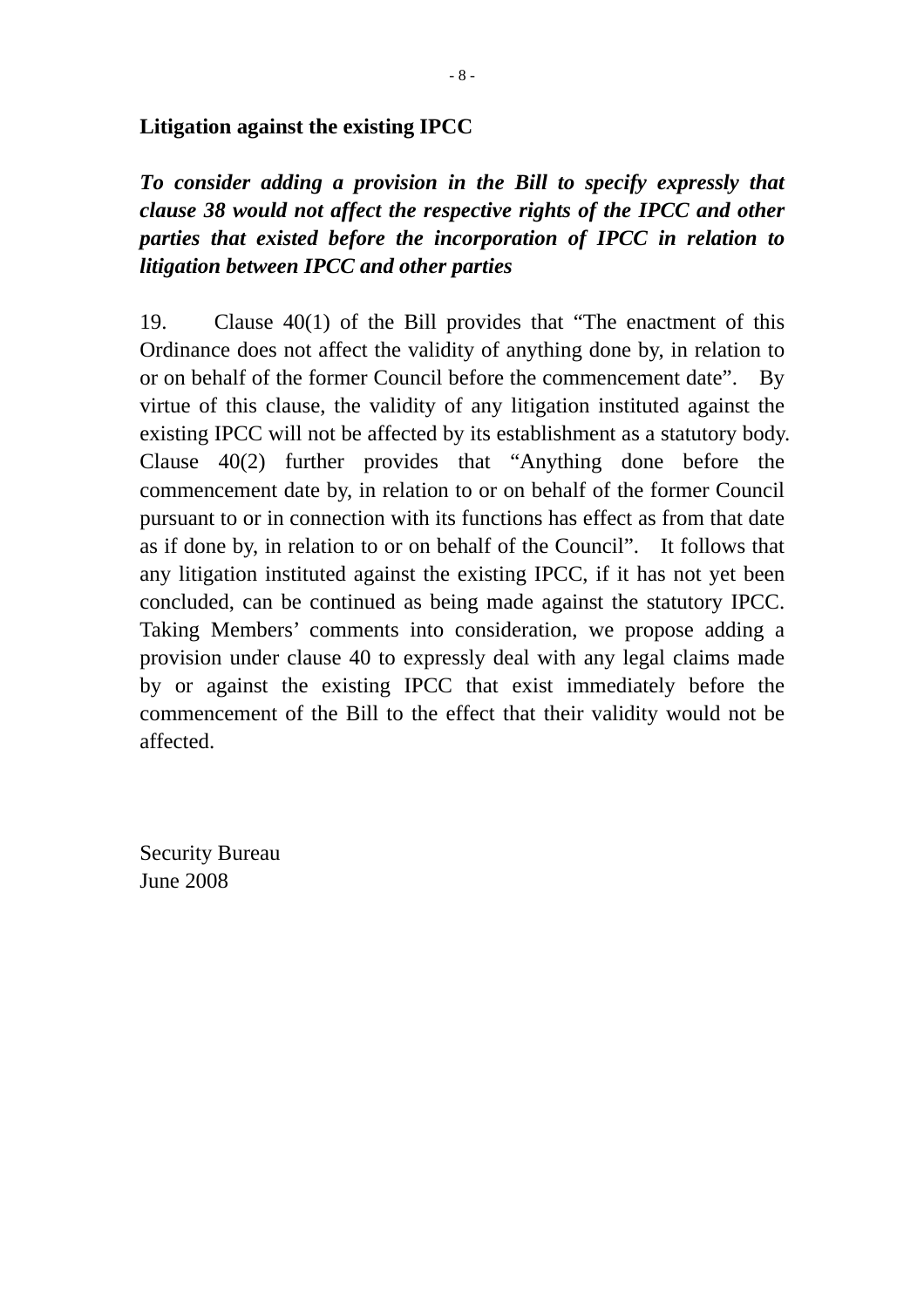附 件

. Annex

EC 1985-86

ITEM

### ESTABLISHMENT SUB-COMMITTEE OF FINANCE COMMITTEE

NEW HEAD - POLICE COMPLAINTS COMMITTEE HEAD 92 - LEGAL DEPARTMENT Subbead 001 Salaries

Members are invited to recommend to Finance Committee -

the creation of the following posts for the  $(a)$ new Head - Police Complaints Committee -

> 1 Administrative Officer Staff Grade C  $(D2)$   $(534, 500)$

- 1 Chief Executive Officer  $(MPS 48-51 : $22,560-$25,605)$
- 4 Senior Executive Officers  $(MPS 38-47 : $14,330-521,555)$
- 4 Executive Officers I (MPS 32-37 : \$10,785-\$13,565)
- 1 Executive Officer II  $(MPS 20-31 : $6.165-10.315)$
- 1 Personal Secretary  $(MPS 19-24 : $5,870-47,470)$
- l Stenographer  $(MPS 6-18 : $2,650-55,580)$
- 3 Typists  $(MPS 3-13 : $2,305-54,155)$
- 1 Clerical Officer I  $(MPS 19-24 : S5, 870-57, 470)$
- L Clerical Officer II  $(MPS 5-18 : $2,505-55.580)$
- 1 Confidential Assistant  $(MPS 11-20 : $3,595-56,165)$
- 1 Office Assistant  $(MPS 1-B 152,110-52,985)$

 $\alpha = 1/2$  .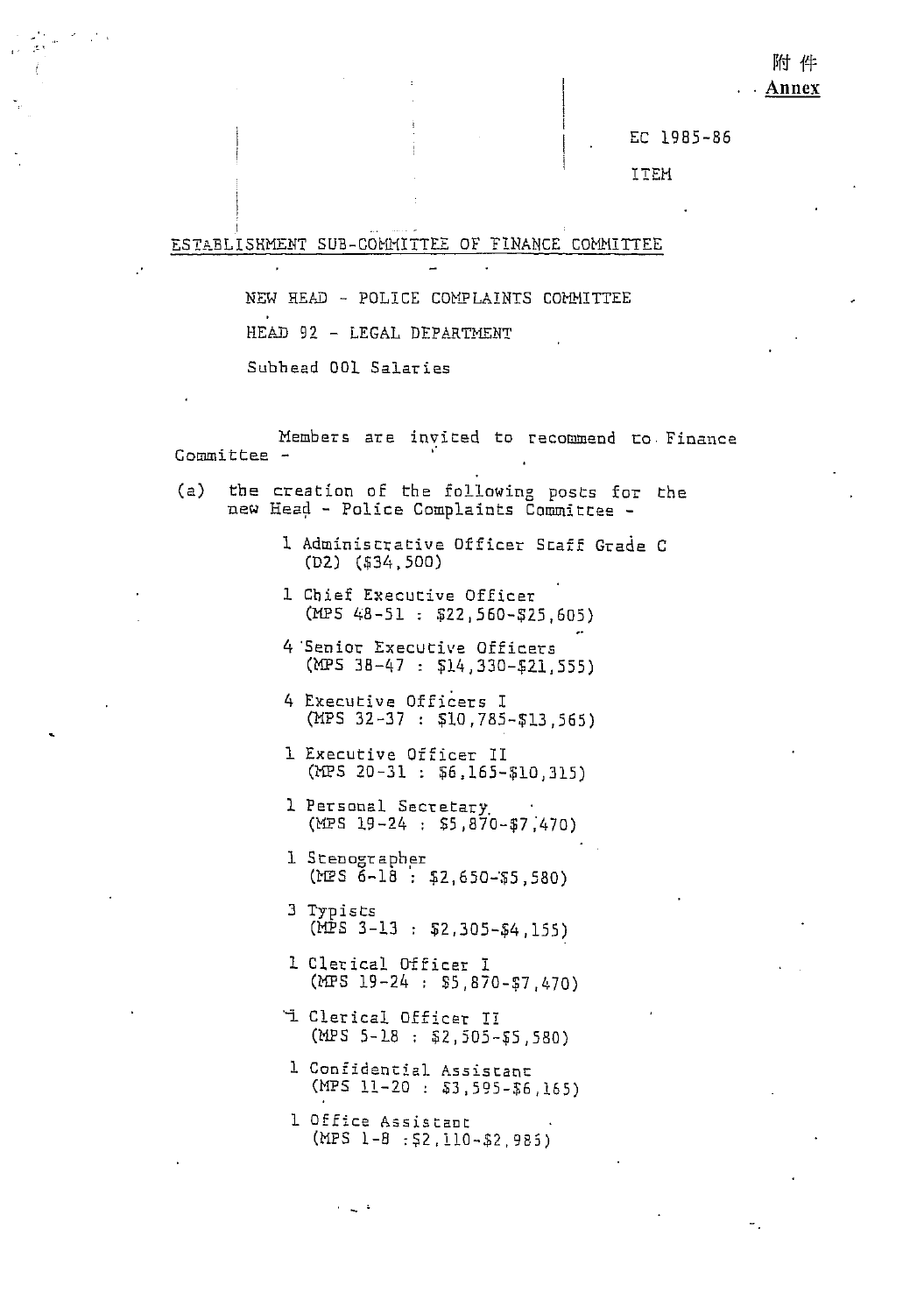to enable the establishment of a secretariat to service the Police Complaints Committee;

the creation of the following post for the  $(b)$ Legal Department فتتبد المترا الراعيتين أن  $\ddot{\phantom{0}}$ 

 $\overline{2}$ 

1 Senior Grown Counsel (MPS 48-51 : \$22,560-\$25,605)

to serve as legal adviser to the Police Complaints Committee; and

(c) an increase in the limit placed on the total notional annual mid-point salary (NAMS) value of all non-directorate posts in the permanent establishment of Head 92 Legal<br>Department from \$63,059,000 by \$272,000 to<br>\$63,331,000 in order to provide for the<br>areation of the finite form fluid areation for creation of one Senior Crown Counsel post.

The additional notional annual salary cost of these proposals at MID-POINT is -

|     |                                | \$        | No. of posts |
|-----|--------------------------------|-----------|--------------|
|     | New permanent posts for -      |           |              |
| (a) | Police Complaints<br>Committee | 2,741,280 | 20           |
| (b) | Legal Department               | 295,080   |              |
|     | Additional cost                | 3,036,360 | 21           |
|     |                                |           |              |

No provision has been included in the 1985-86<br>Estimates to meet the cost of the proposals estimated at And the Community provision will be<br>sought from Finance Committee and will be met by deleting<br>an equivalent amount under Head 106 Miscellaneous Services<br>Subhead 251 Additional commitments.

 $\sim$   $\sim$   $\sim$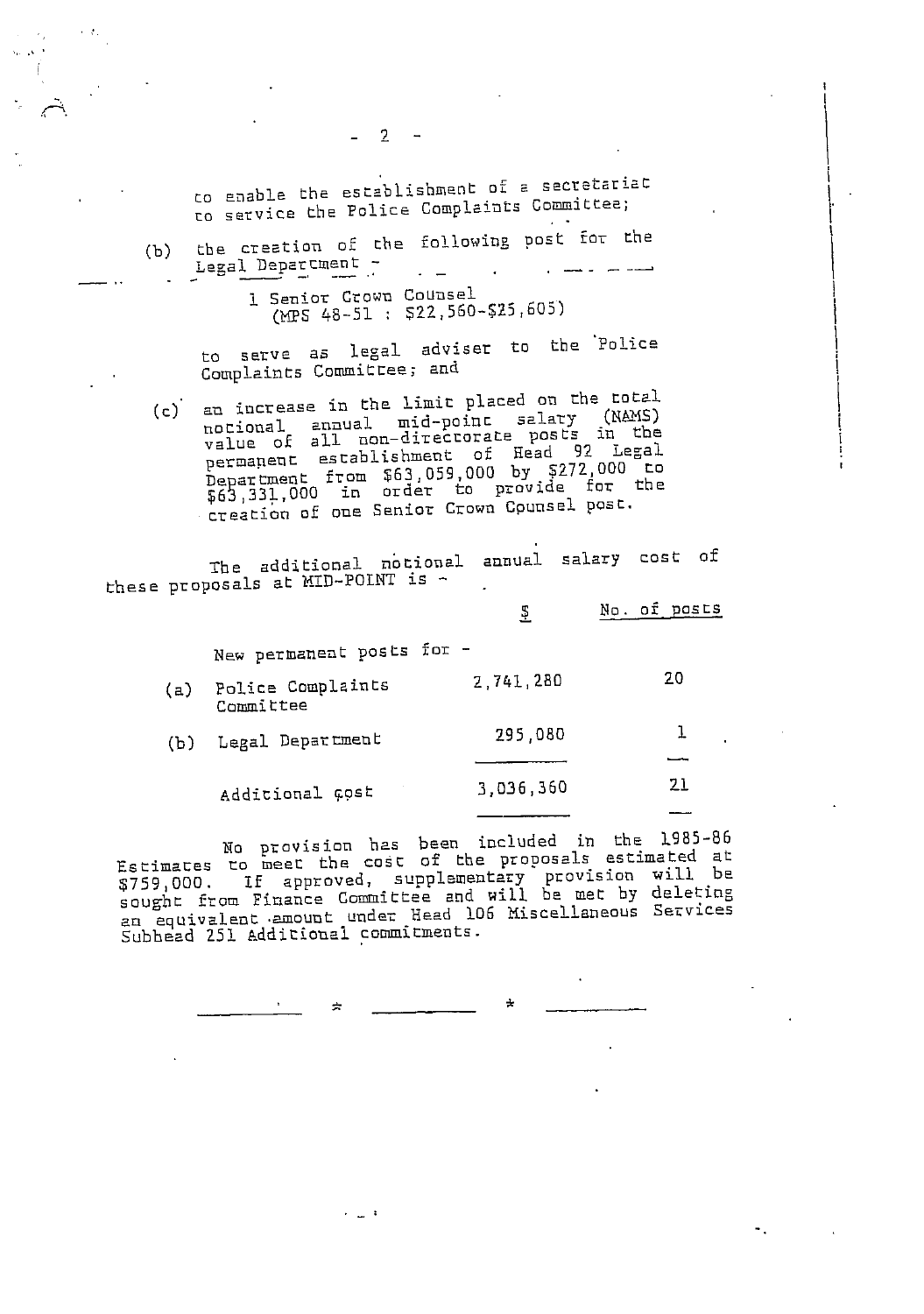#### **BACKGROUND**

The UMELCO Folice Group (UPG), a non-statutory body appointed by the Governor, currently monitors the handling, by the-Complaints Against-Police-Office (CAPO), of complaints made against the police by the public. The<br>Chairman and members of the UPC are drawn from Executive<br>Council and Legislative Council. The Attorney General is a co-opted member. The UPG is served by the UMELCO office<br>but, because of competing priorities, the support provided to the UPC is now considered inadequate.

2. On average, 350 complaints against the police are<br>registered each monch with CAPO. Of these, about 120<br>complaints (35% of the total) are initially assessed by<br>CAPO as 'minor and trivial' and are assigned for<br>investigati On average, 350 complaints against the police are  $2.$ whichever formation conducts the investigation and all complaints are reported to the UPG.

#### PROBLEMS ENCOUNTERED

З. In its first full year of operation in 1978, CAPO sent the UPG reports on 2 264 complaints. In 1984, the<br>number was 4 389. This increase in workload has resulted in a twofold problem. Firstly, there is a danger of the<br>monitoring role of the UPG becoming superficial. All CAPO<br>investigation files are available for inspection by the UPG; however, in the vast majority of cases, the UPG can<br>realistically do no more than consider the report of the<br>investigation prepared by CAPO whose work the UPG is to<br>monitor. Secondly, UPG members themselves find it<br>in number of cases requiring their attention each month.

#### RECOMMENDATION OF A WORKING PARTY

4. A Working Party was established in October 1984 to examine these problems and it recommended that a<br>secretariat should be established to service the UPG. The main objectives of creating the secretariat would be -

 $-3 - -$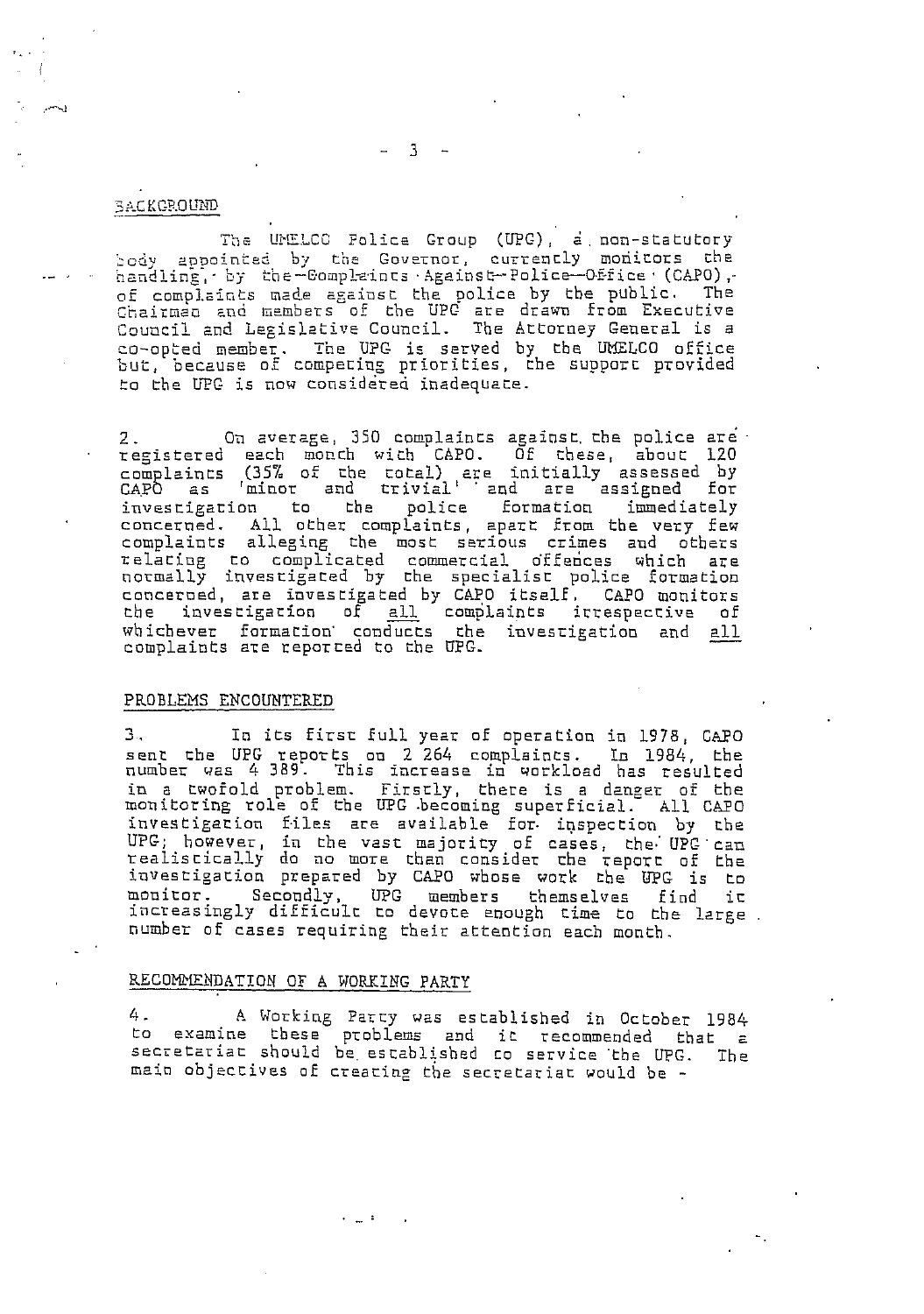- $-4$
- to introduce a more detailed and  $(z)$ independent method of monitoring the handling of complaints by CAPO; and

to reduce the workload directly  $(b)$ falling to UPG members.

The proposal to establish a secretariat to service the UPG was however held in abeyance pending the outcome of a<br>review of the constitution of the UPG conducted in early<br>1985. The future of the UPG was discussed with UMELCO Members and consideration was given to extending the<br>membership of UPG to appointees outside UMELCO. They<br>supported the dissolution of the UPG and the formation of a new committee to be appointed by the Governor from among<br>Justices of the Peace and the establishment of a secretariat to service this new committee. These proposals<br>were endorsed by Executive Council on:5 November 1985. As<br>appointments to the present UPG will expire on 31 December<br>1985, it is intended that the new committee, w called the Police Complaints Committee (PCC), should be<br>formed on 1 January 1986 to take over the responsibility<br>for monitoring the bandling of complaints by CAPO from that date. The Sectetariat to service the new committee should therefore be established before then.

### STAFFING OF THE SECRETARIAT

It is considered appropriate that the PCC Secretariat be headed by a directorate level officer who, as the Secretary to PCC, will be responsible to the<br>Chairman and members for the overall administration of the Secretariat and for providing the PCC with effective<br>support in monitoring the handling of complaints against<br>the police by CAPO. The Secretary for the Civil Service<br>has advised that the range of duries and responsibilitie as detailed in Appendix I, of this officer who will be the<br>controlling officer of an Agency, are appropriate to the<br>Administracive Officer Staff Grade C (D2) rank.

6. As regards supporting staff, it is considered<br>that the Secretary of the PCC Secretariat will need to be<br>assisted by 1 Chief Executive Officer, 1 Senior Crown<br>Counsel (to be seconded from the Legal Department), 4<br>Senior Executive Officer II, 1 Personal Secretary, 1 Stenographer,<br>3 Typists, 1 Clerical Officer I, 1 Clerical Officer II,<br>1 Confidential Assistant and 1 Dffice Assistant, An Ап organisation chard of the Secretariat is at Appendix II.

 $\epsilon = 1/2$ 

----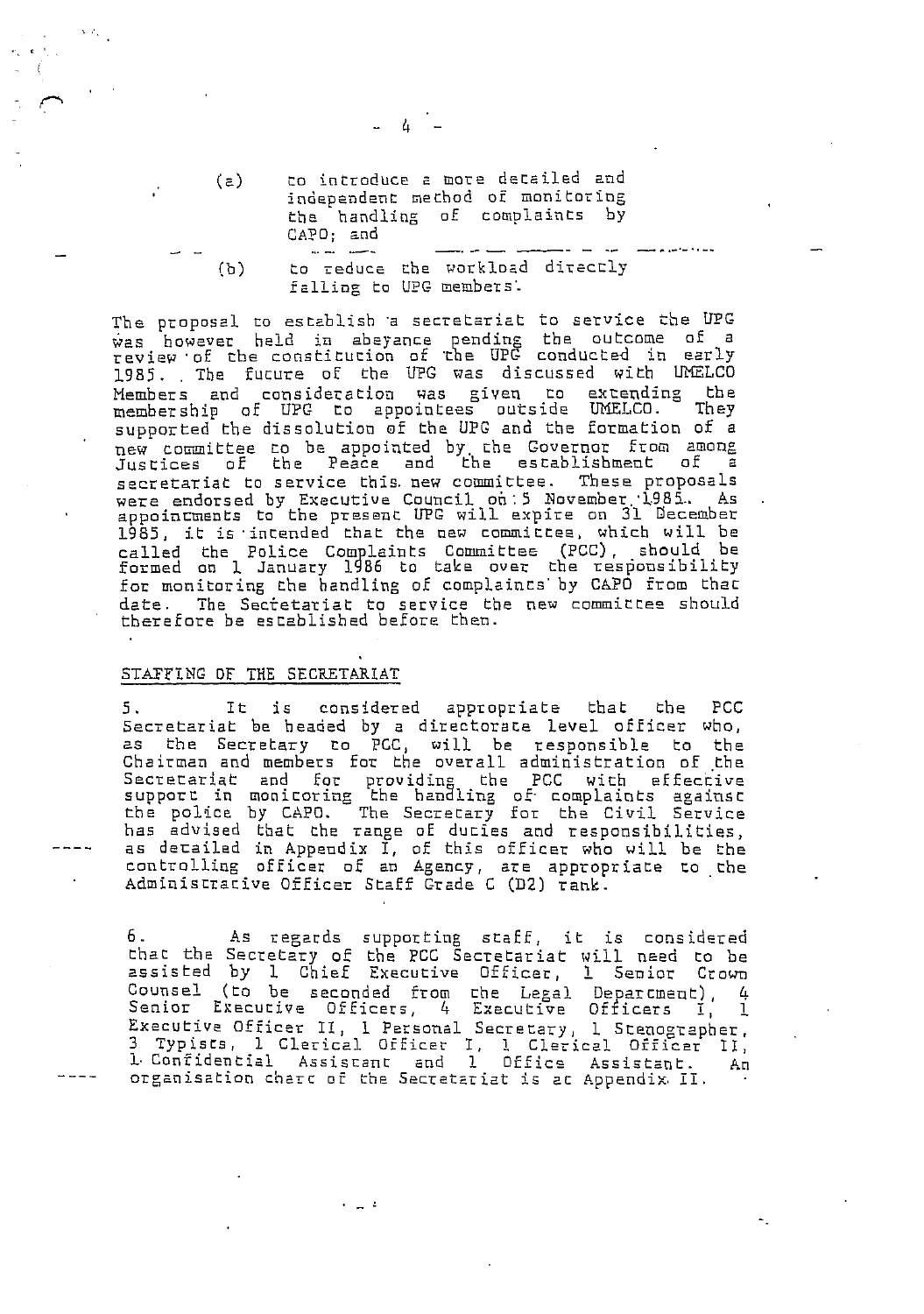7. The Chief Executive Officer is required to<br>deputise for the Secretary of the PCC and to generally assist him in the administration of the Secretariat. The Senior Crown Counsel will provide such legal advice as may be required on the examination of CAPO's investigation This post however will be created under the reports. establishment of the Legal Department and the incumbent<br>will be seconded to the PCC. The four Senior Executive<br>Officers, each supported by one Executive Officer I, will bead the monitoring teams. Their work will comprise<br>vetting CAPO investigations and findings, and preparing<br>reports and recommendations for consideration by the PCC.<br>The Executive Officer II (Administration) will be responsible for all aspects of internal accounting, office services and the daily administration of the Secretariat. The duties and responsibilities of the above mentioned posts are detailed in Appendices III to VII to this paper. The remaining supporting staff are necessary for the effective discharge of the functions and responsibilities of the Secretariat as a whole.

#### PROPOSAL

B. The PCC Secretariat is to be operational by 1<br>January 1986. The immediate creation of posts of one<br>Administrative Officer Staff Grade C (D2), one Chief<br>Executive Officer, 4 Senior Executive Officers, 4 Executive<br>Executi Continue of the Complete Complete Control of the Complete Complete Complete Complete Complete Complete Complete Complete Complete Complete Complete Complete Complete Complete Complete Complete Complete Complete Complete Co Counsel for the Legal Department is proposed.

The Solicitor General, as Controlling Officer of 9. Head 92 Legal Department, has delegated authority to create and delete non-directorate posts within a total NAMS value of \$63,059,000. This NAMS value has been fully utilised.<br>As the proposed creation of one post of Senior Crown<br>Counsel to service the Police Complaints Committee will<br>require an additional NAMS value of \$272,000, it is<br>ther \$272,000 to \$63,331,000.

فالساد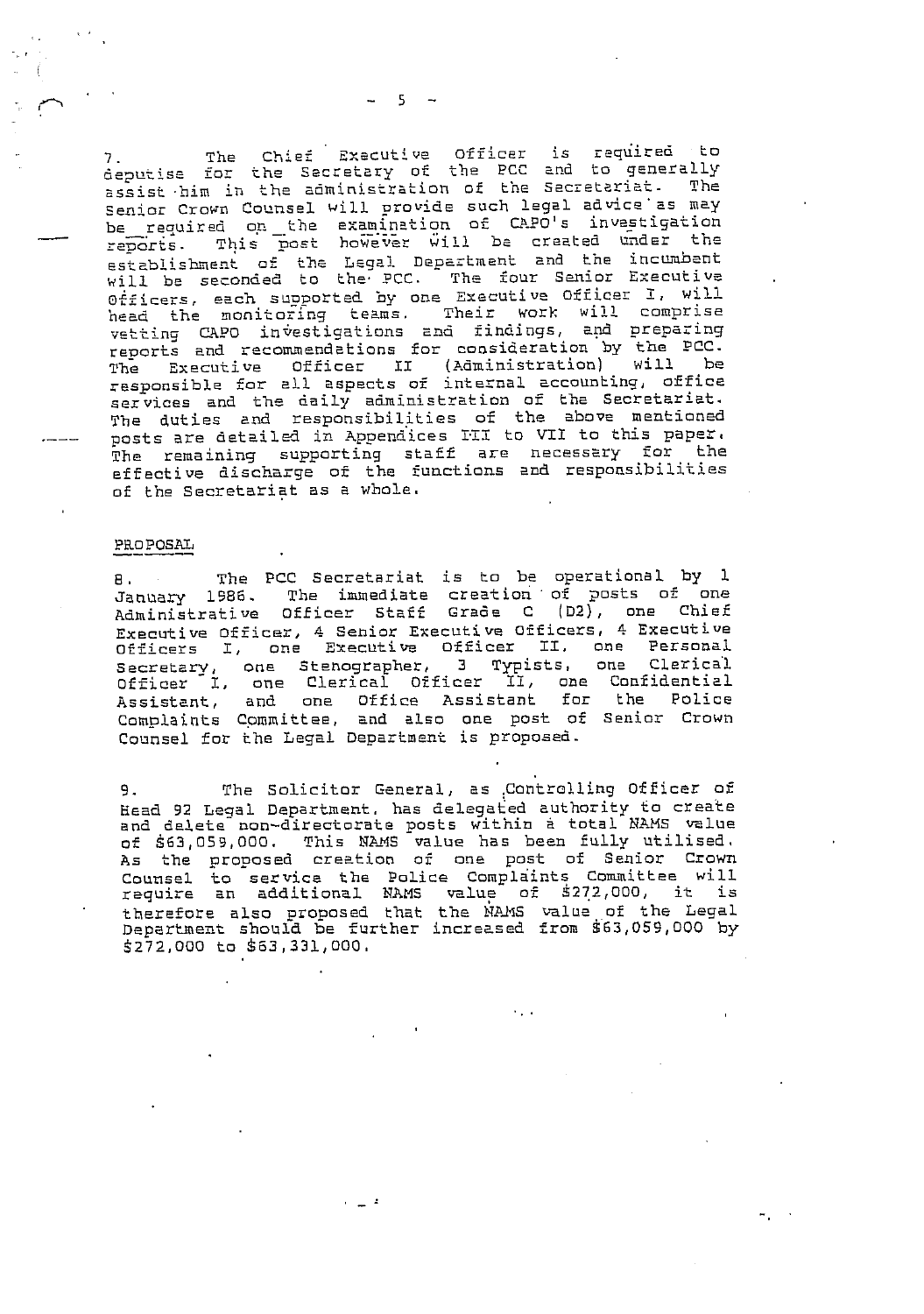|                               |     | SALARIES AND CONDITIONS OF SERVICE |  |
|-------------------------------|-----|------------------------------------|--|
|                               |     |                                    |  |
| 10<br>the control of the con- | --- |                                    |  |
|                               |     |                                    |  |

RECOMMENDATIONS OF THE STANDING COMMITTEE ON DIRECTORATE

L.

FINANCE BRANCH

CR L/M 305/85

 $\ddot{\phantom{a}}$ 

 $\delta_{\rm{in}}$ 

November 1985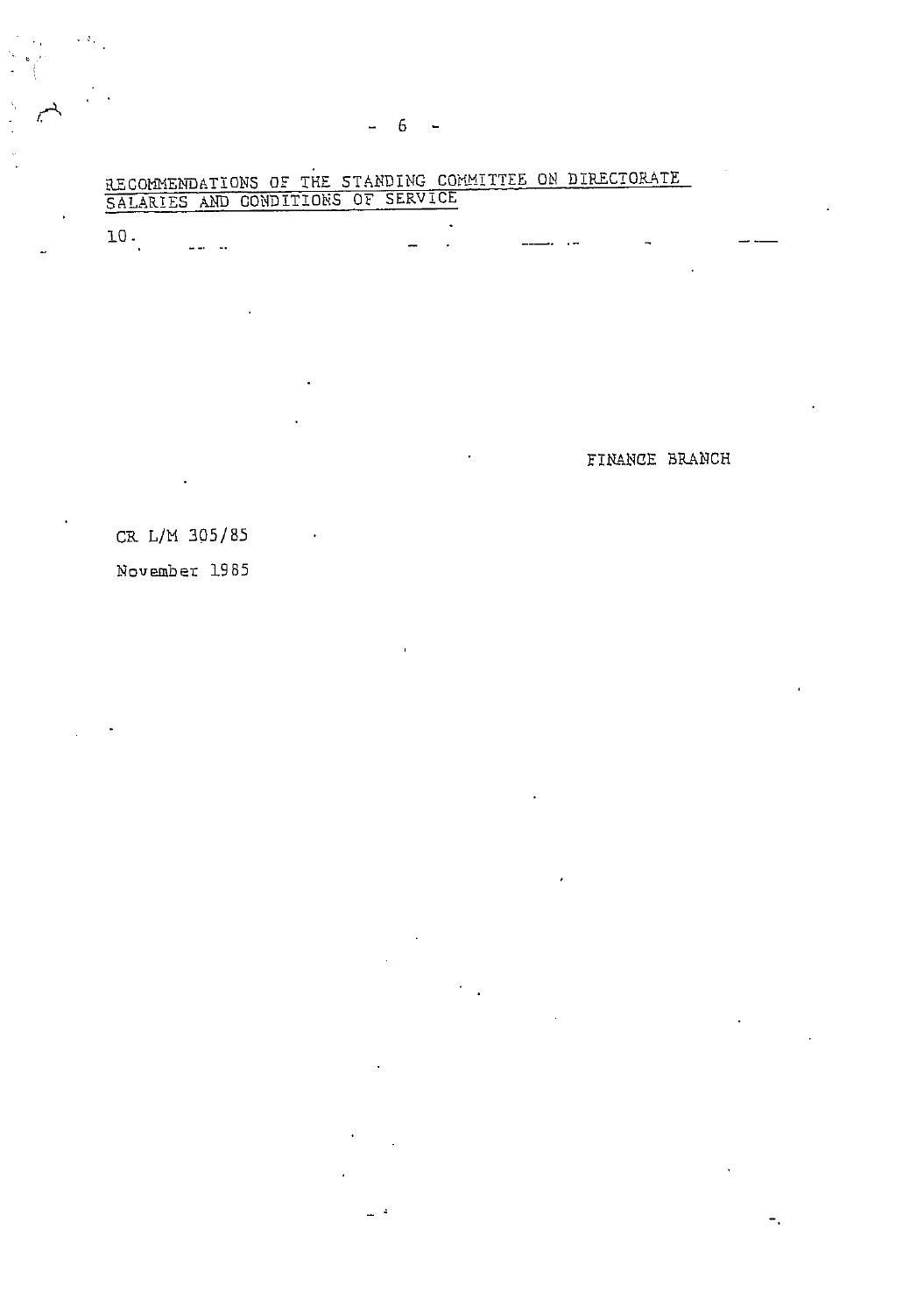Appendix I

### Job Description of the Administrative Officer Staff Grade C (D2)

The Administrative Officer Staff Grade 'C' as The Administrative Uniter Scarf Grade (U) as<br>Secretary of the Police Complaints Committee (PGC), will be<br>responsible to the PCC for providing adequate support in<br>monitoring the handling by the police of complaints by the<br>p

Under the direction of the PCC -

 $\Lambda$  ,  $\Lambda$ 

r, e

- overall examination of the handling by  $(a)$ the Complaints Against Police Office<br>(CAPO) of complaints by the public and<br>vetting investigations into such complaints;
	- and policies o E formulation  $(b)$ recommendations regarding matters to do<br>with complaints against the police, and<br>the handling of and investigation into such complaints;
	- liaison and consultation with the<br>senior management of the Police and  $(c)$ other departments concerned;
	- administration of the PCC Secretariat;  $(d)$ and
	- PCC che controlling officer o f  $(e)$ Secretatiat Head of Expenditure.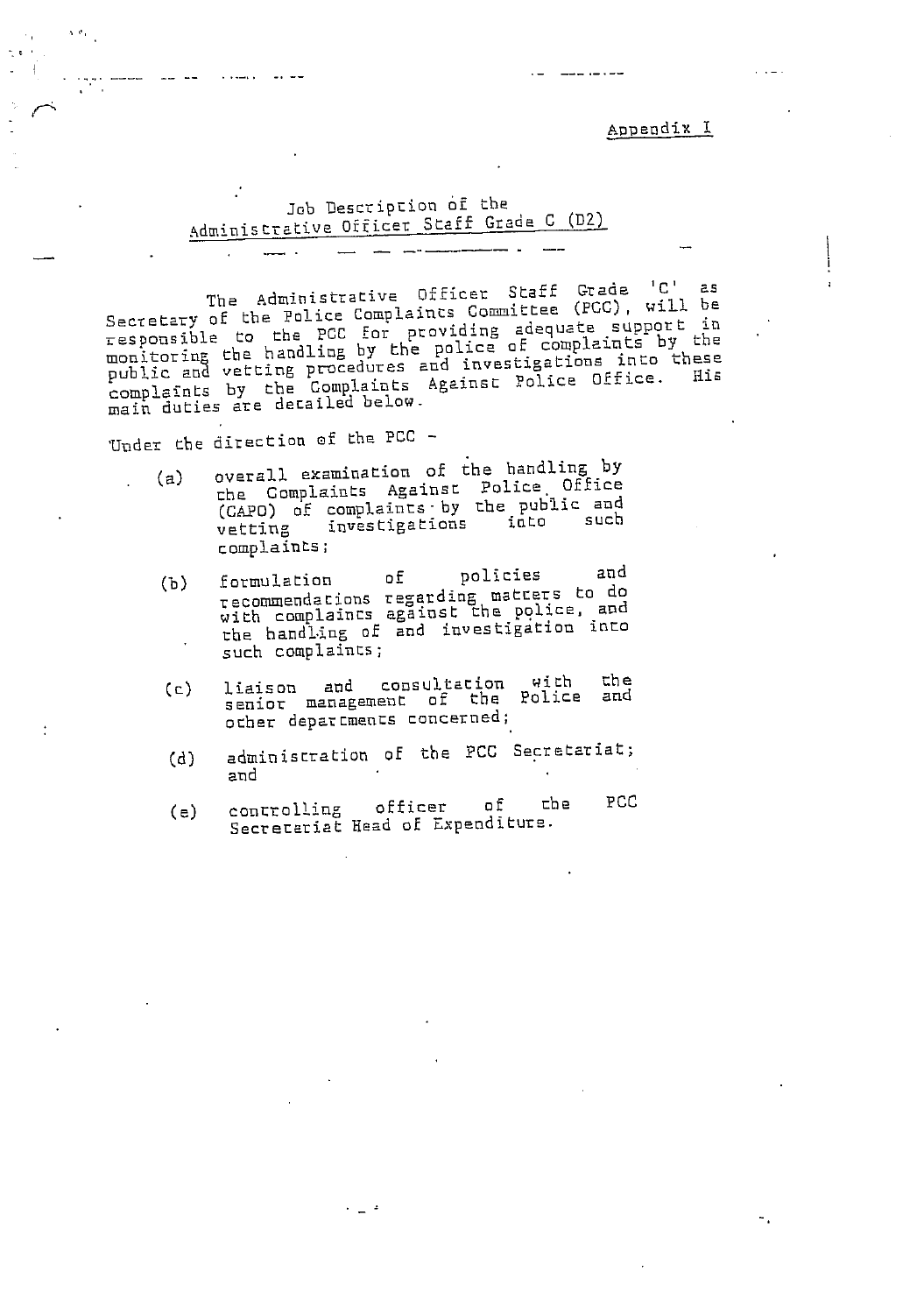

Proposed Organisation Chart of the Secretariat of the Police Complaints Committee

\* Post on secondment from Legal Department

 $\gamma = \gamma^2$ 

 $\ddot{\phantom{0}}$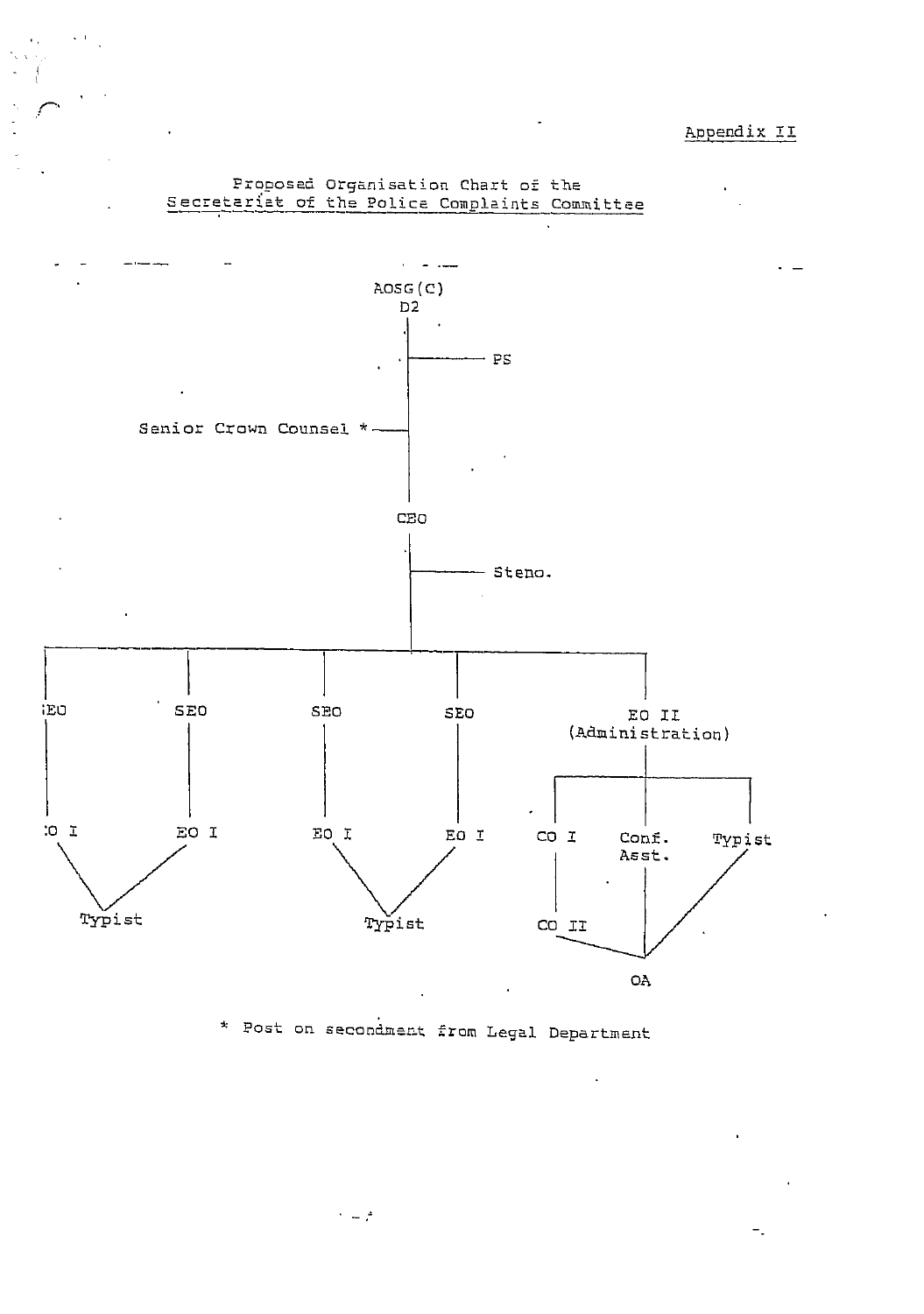Job Description of the Chief Executive Officer

The Chief Executive Officer will be the deputy co the Secretary of the Police Complaints Committee (PCC)<br>Secretariat. He is required to -

- (a) deputise for the Secretary of the PGC<br>Secretariat in his absence;
- (b) assist the Secretary of the PCC<br>Secretariat in the administration of the Secretariat including general management and personnel matters;
- assist in the formulation and<br>recommendation of policies, regarding<br>the monitoring and examination of CAPO  $(c)$  assist investigations;
- (d) supervise and scrutinise the work of. the Senior Executive Officers in the<br>examination of CAPO investigations and the preparation of review reports;
- liaise with CAPO and other departments  $(e)$ concerned; and
- $(f)$ atrange monthly PCC meetings and act as the secretary to these meetings.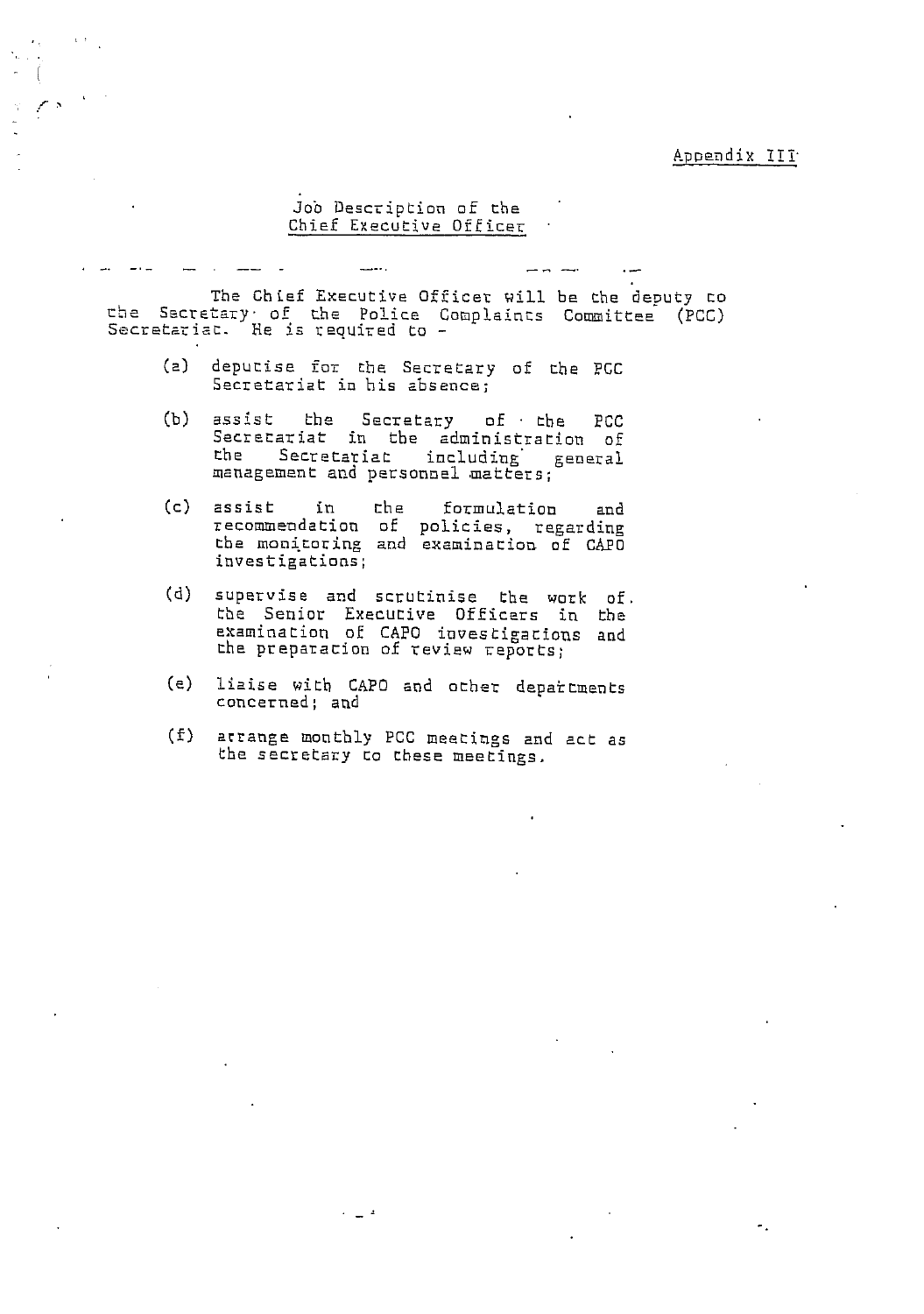#### Appendix IV

۳.

### Job Description of the Senior Executive Officers

 $\sim$  and  $\sim$  and

المستنب السيستان

The Senior Executive Officers are required to -

- (a) examine in detail the investigation files submitted by CAPO on all complaints:
- (b) raise with CAPO any queries on the files submitted at (a);  $\sim$
- (c) seek necessary legal advice on any<br>aspects arising from the investigation reports;
- (d) prepare review reports on such investigations for the PCC members;
- (e) provide interim reports to PCC members on cases under query; and
- (f) advise CAPO whether the results of investigation are accepted by the PCC members.

 $\frac{1}{\sqrt{2}}\left(\frac{1}{\sqrt{2}}\right)^{\frac{1}{2}}$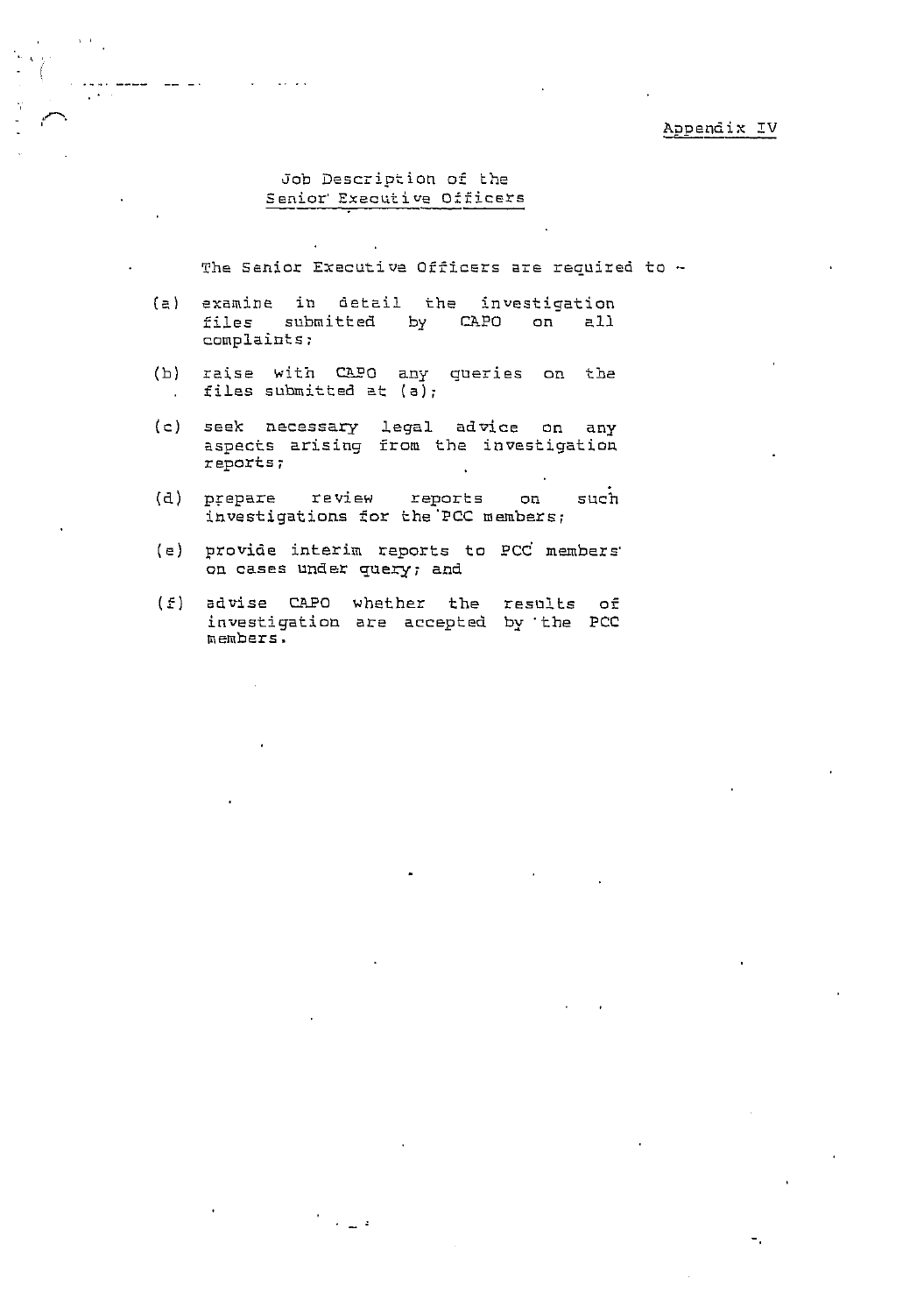#### Appendix V

#### Job Description of the Executive Officers I

The Executive Officers I are required to -

- obtain at weekly intervals details of<br>all new complaints registered by CAPO;  $(z)$
- $(b)$ PCC inform members of  $alll$  $new$ complaints by circulation to see if any  $\bullet$ member requests that priority be given to such complaints;
- $(c)$ assist the Senior Executive Officers in the examination of investigation files submitted by CAPO; and
- circulate on a weekly basis reports<br>prepared by the PCC Secretariat on all  $(d)$ complaints to PCC members.

 $\epsilon_{\rm{max}}$  :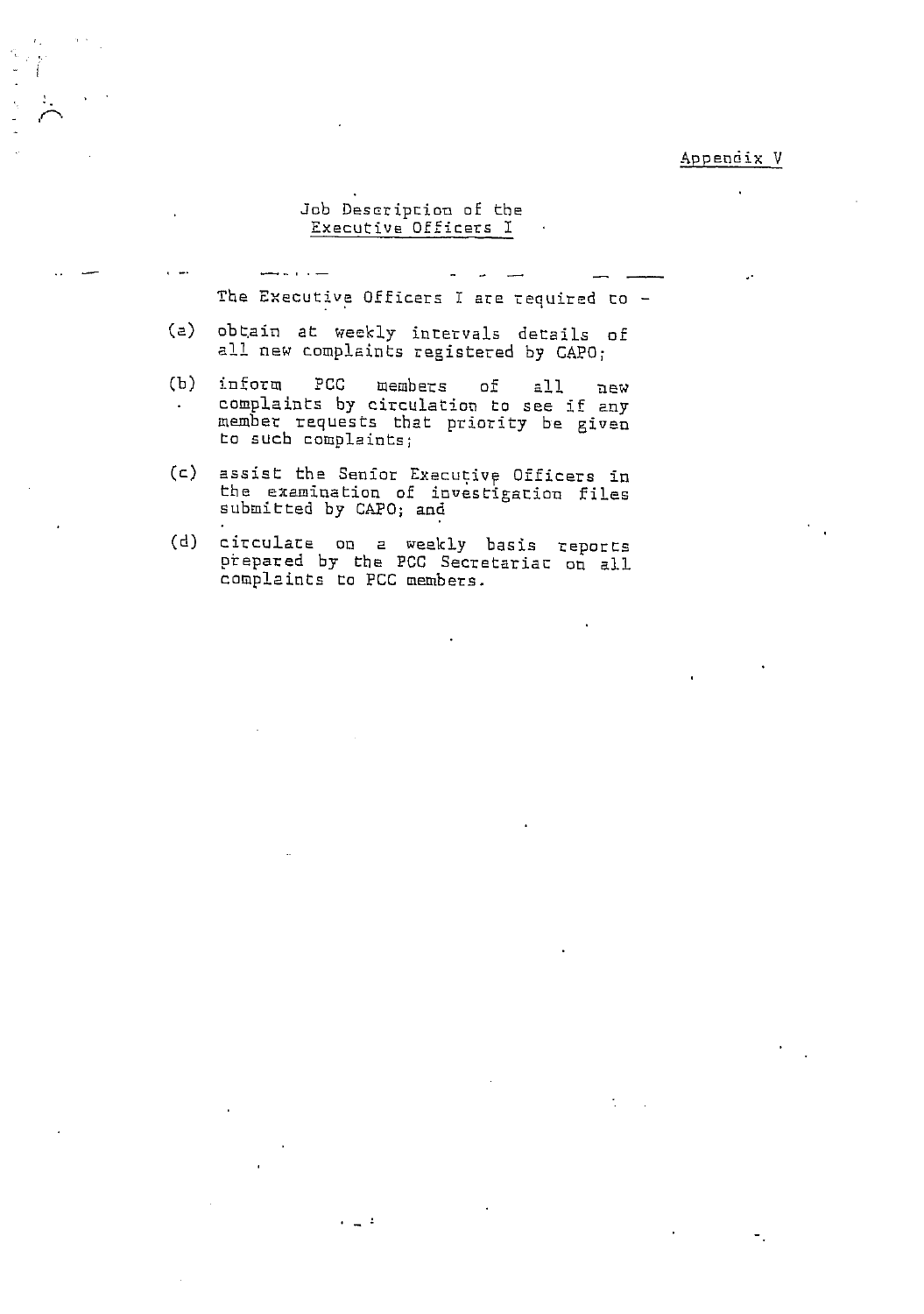### Appendix VI

### Job Description of the Senior Crown Counsel

<u>.</u> . .

The Senior Crown Counsel is responsible for<br>advising the Secretary of the Police Complaints Committee,<br>the Depucy Secretary and Senior Executive Officers on<br>matters of a legal nature arising from -

- the procedures of the monitoring and<br>examination of CAPO investigations;  $(a)$  $\ddot{\phantom{a}}$
- $(b)$ formulation of policies and recommendations regarding (a); and
- $(c)$ the examination of investigation reports.  $\ddot{\phantom{a}}$

 $\epsilon = \frac{1}{2\pi\epsilon}$  .  $\frac{1}{2\pi}$